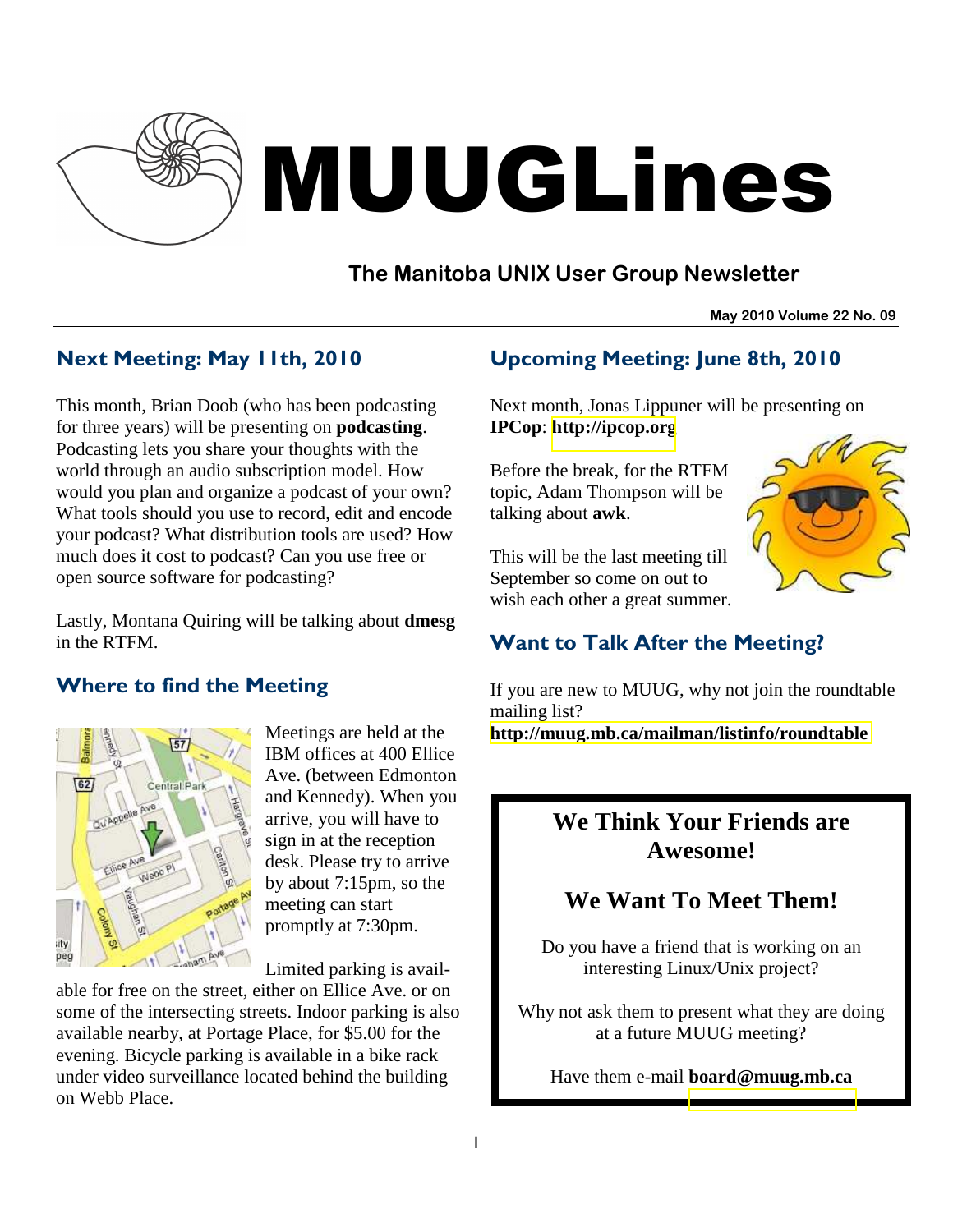## Circuit Diagram

(Courtesy of **[xkcd.com](http://xkcd.com/730/)**)

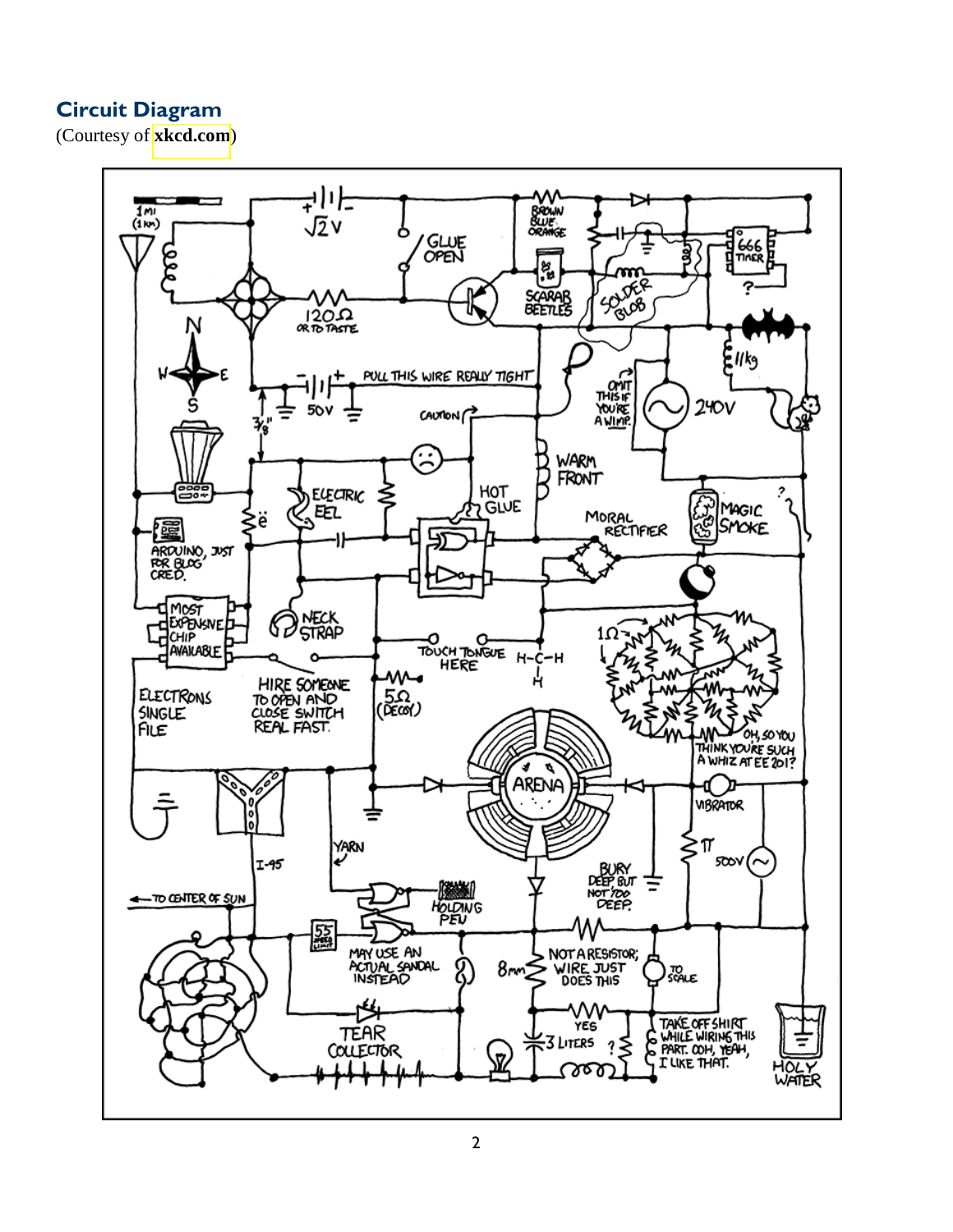#### Ubuntu 10.4 – Lucid Lynx -Montana Quiring

I seem to always compose the newsletter when a new Ubuntu version gets released. You are going to think I'm an Ubuntu fanboy if this keeps happening.  $\odot$ 

So what can we expect to see in the newest grand offering from Canonical?

- It's an LTS release. That means you will get updates and support for the server version well into 2015.
- Faster boot time. This seems to be a theme with each version increase.  $\odot$
- The "Me Menu". All your social networking in one place.
- Version 2.6.32 of the Linux kernel, and GNOME 2.30 for Ubuntu, and KDE SC 4.4 for Kubuntu.
- Ubuntu Software Centre 2.0 for easier access to new software.
- More Ubuntu One services including the Ubuntu One Music Store.
- Simplified default apps. Complex workhorse apps like the Gimp are out but easy to install if you want it.

There are now plenty of post-install tweaks websites. I'll post a couple below. Feel free to e-mail your favorite to the roundtable mailing list.



**[http://www.omgubuntu.co.uk/2010/04/10-things](http://www.omgubuntu.co.uk/2010/04/10-things-to-do-after-installing-ubuntu.html)[to-do-after-installing-ubuntu.html](http://www.omgubuntu.co.uk/2010/04/10-things-to-do-after-installing-ubuntu.html)** 

**[http://www.unixmen.com/linux-tutorials/937-things](http://www.unixmen.com/linux-tutorials/937-things-to-do-after-installing-ubuntu-1004-lts-lucid-lynx)[to-do-after-installing-ubuntu-1004-lts-lucid-lynx](http://www.unixmen.com/linux-tutorials/937-things-to-do-after-installing-ubuntu-1004-lts-lucid-lynx)** 

## Gosling: Goodbye Oracle.

Gosling, the creator of the Java programming language, has resigned from Oracle, he announced in a blog entry on Friday.



Gosling resigned on April 2 and has not yet taken a job elsewhere, he reported.

"As to why I left, it's difficult to answer: just about anything I could say that would be accurate and honest would do more harm than good," he wrote.

Gosling was the chief technology officer for Oracle's client software group and, before that, the chief technology officer of Sun's developer products group.

In 1991, he led a small group of engineers in a project, then called Oak, to build an object-oriented programming language that would run on a virtual machine, which would allow programs to run on multiple platforms, such as television set-top boxes. This work evolved into Java, which took off in conjunction with the growing use of the Internet, thanks in part to its inclusion into the Netscape browser.

Gosling follows a number of other noted ex-Sun employees out the door since Oracle's purchase of the company was finalized in January, including CEO Jonathan Schwartz, and XML co-inventor Tim Bray.